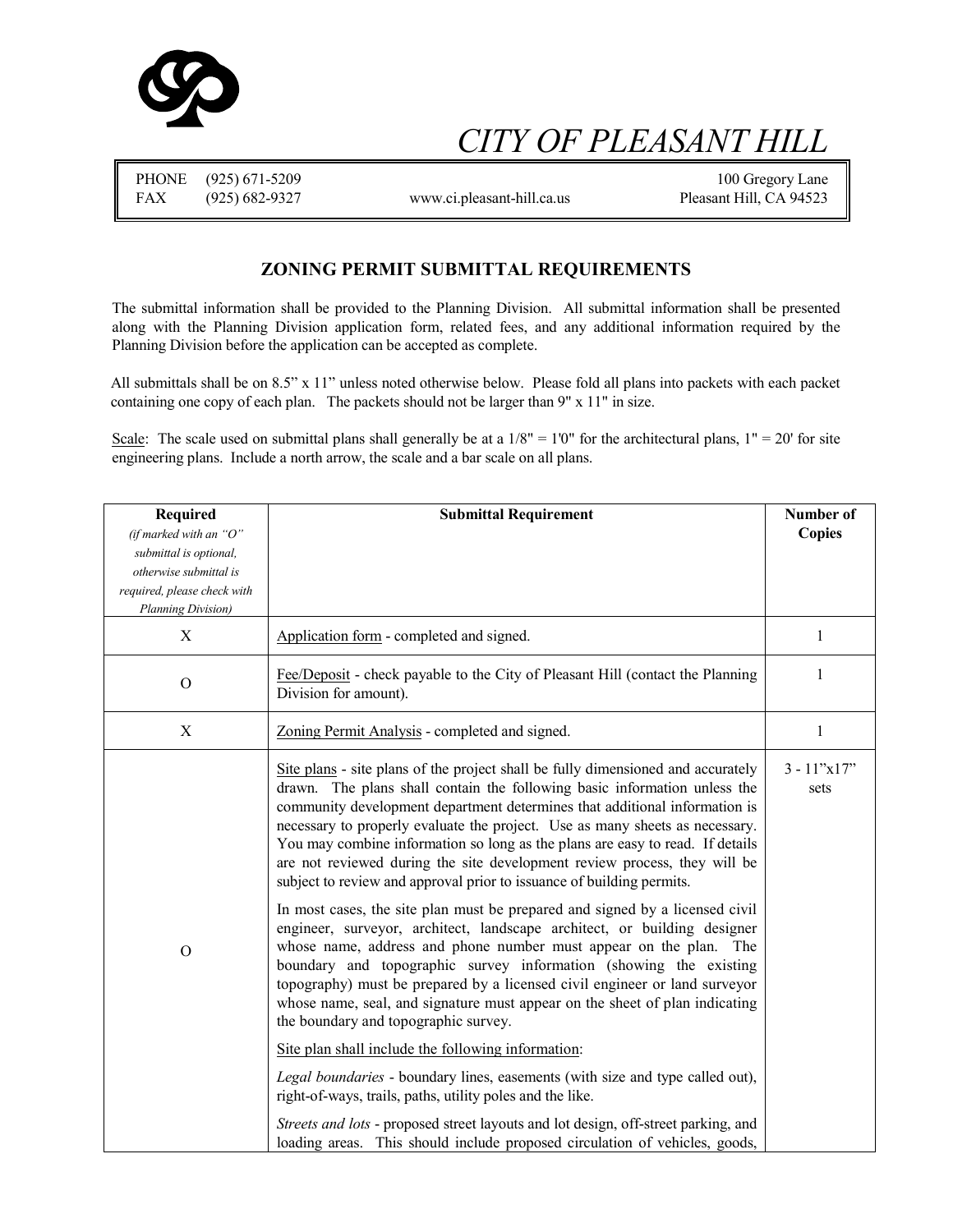|          | pedestrians, number of parking spaces and bicycles. Dimension all parking,<br>roads and maneuvering areas.<br><i>Land use</i> - proposed, show the type, amount and location. Show also adjacent<br>land use, including their general location and the height of existing structures<br>and trees within 50 feet of the property lines.<br>Buildings - all existing and proposed buildings and structures. Include their<br>outside dimensions, height (from ground to top of roof), location and use.<br>Delineate each residential unit or commercial shop, and indicate unit type and<br>size. Show trash enclosures, storage buildings and the like. Indicate setbacks<br>and distance between buildings.<br>Features - building appurtenances and features, including balconies, decks,<br>landscaping, stairs, and rooflines to be shown. |                            |
|----------|-------------------------------------------------------------------------------------------------------------------------------------------------------------------------------------------------------------------------------------------------------------------------------------------------------------------------------------------------------------------------------------------------------------------------------------------------------------------------------------------------------------------------------------------------------------------------------------------------------------------------------------------------------------------------------------------------------------------------------------------------------------------------------------------------------------------------------------------------|----------------------------|
| $\Omega$ | Floor plan - a proposed floor plan of all building/tenant areas for the proposed<br>project.                                                                                                                                                                                                                                                                                                                                                                                                                                                                                                                                                                                                                                                                                                                                                    | $3 - 11$ "x $17$ "<br>sets |
| Ο        | Other $-$                                                                                                                                                                                                                                                                                                                                                                                                                                                                                                                                                                                                                                                                                                                                                                                                                                       |                            |

S:\MASTERS & FORMS\FRONT COUNTER FORMS\Word Documents\Permit Application Requirements\Zoning Permit Submittal Requirements.docx Rev. 6/21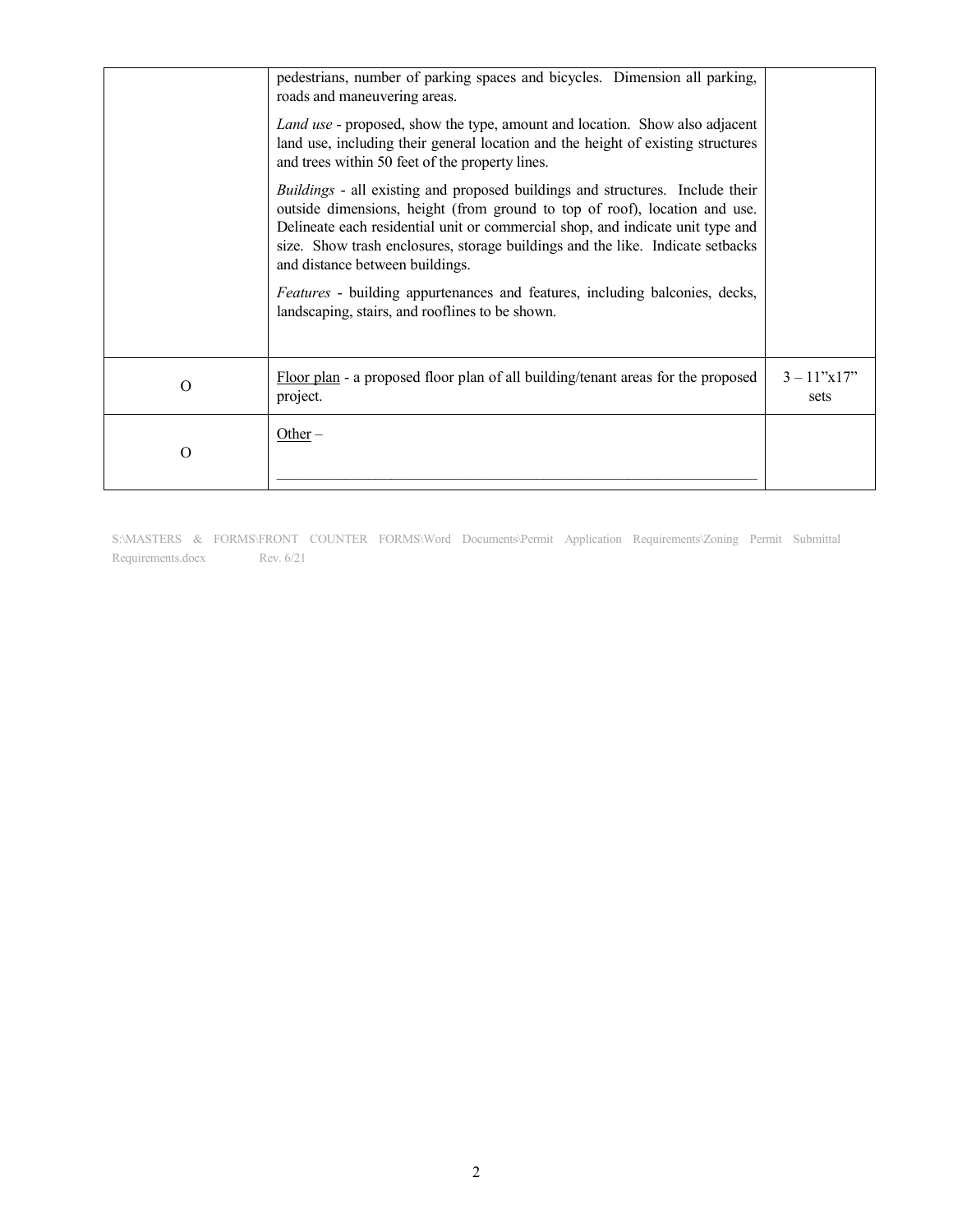**APPLICATION FOR DEVELOPMENT REVIEW** 

 $\sum_{i=1}^n$  $\sqrt{2}$ 

## CITY OF PLEASANT HILL

100 Gregory Lane Pleasant Hill, CA 94523 Phone (925) 671-5209 Fax (925) 682-9327

|     |                                                          | CH Y OF PLEASANT HILL                                                                                                                                                                                                                                | Phone (925) 671-5209<br>Fax (925) 682-9327 |
|-----|----------------------------------------------------------|------------------------------------------------------------------------------------------------------------------------------------------------------------------------------------------------------------------------------------------------------|--------------------------------------------|
|     |                                                          | www.ci.pleasant-hill.ca.us                                                                                                                                                                                                                           |                                            |
| I.  | <b>CHECK TYPE OF PERMIT(S) REQUESTED</b>                 |                                                                                                                                                                                                                                                      |                                            |
|     | □ General Plan Amendment                                 | $\Box$ Rezoning                                                                                                                                                                                                                                      | <b>X</b> Zoning Permit                     |
|     | $\Box$ Use Permit                                        | $\Box$ Minor Use Permit                                                                                                                                                                                                                              | □ Temporary Use Permit                     |
|     | $\Box$ Variance                                          | □ Minor Variance                                                                                                                                                                                                                                     | $\Box$ Home Occupation                     |
|     | $\Box$ Minor Exception                                   | $\Box$ Development Plan                                                                                                                                                                                                                              | $\Box$ Sign                                |
|     | □ Architectural Review                                   | $\Box$ Tree Removal                                                                                                                                                                                                                                  | $\Box$ Other                               |
| II. | <b>GENERAL DATA</b>                                      |                                                                                                                                                                                                                                                      |                                            |
|     |                                                          |                                                                                                                                                                                                                                                      |                                            |
|     | В.                                                       |                                                                                                                                                                                                                                                      |                                            |
|     | C.                                                       |                                                                                                                                                                                                                                                      |                                            |
|     | D.                                                       |                                                                                                                                                                                                                                                      |                                            |
|     | Ε.                                                       |                                                                                                                                                                                                                                                      |                                            |
|     |                                                          |                                                                                                                                                                                                                                                      |                                            |
|     |                                                          |                                                                                                                                                                                                                                                      |                                            |
|     |                                                          |                                                                                                                                                                                                                                                      |                                            |
|     |                                                          |                                                                                                                                                                                                                                                      |                                            |
|     |                                                          |                                                                                                                                                                                                                                                      |                                            |
|     | information and exhibits submitted are true and correct. | documentation of full legal authority to file this application. I agree to be bound by the conditions of approval of this<br>application, subject only to the right to object at the hearing or during the appeal period. I further certify that the |                                            |
|     | <b>Property Owner</b><br>А.                              |                                                                                                                                                                                                                                                      |                                            |
|     | Name                                                     |                                                                                                                                                                                                                                                      | <b>Phone</b> Phone <b>Phone</b>            |
|     | Address                                                  | Fax                                                                                                                                                                                                                                                  |                                            |
|     |                                                          |                                                                                                                                                                                                                                                      |                                            |
|     |                                                          | the company of the company of the company of the company of the company of                                                                                                                                                                           |                                            |
|     | Signature                                                | the contract of the contract of the contract of the contract of                                                                                                                                                                                      | Date                                       |
|     | <b>Applicant other than Property Owner</b><br>В.         |                                                                                                                                                                                                                                                      |                                            |
|     | Name                                                     | the control of the control of the control of the control of the control of                                                                                                                                                                           |                                            |
|     | Address                                                  |                                                                                                                                                                                                                                                      |                                            |
|     |                                                          |                                                                                                                                                                                                                                                      |                                            |
|     | Signature                                                |                                                                                                                                                                                                                                                      |                                            |
|     | <b>Authorized Agent</b><br>$\mathbf{C}$ .                |                                                                                                                                                                                                                                                      |                                            |
|     | Company                                                  |                                                                                                                                                                                                                                                      |                                            |
|     | Address                                                  |                                                                                                                                                                                                                                                      |                                            |
|     |                                                          |                                                                                                                                                                                                                                                      |                                            |
|     |                                                          |                                                                                                                                                                                                                                                      |                                            |
|     | Signature                                                | the control of the control of the control of the control of the control of the control of                                                                                                                                                            |                                            |
|     | TO BE COMPLETED BY STAFF                                 |                                                                                                                                                                                                                                                      |                                            |
|     | APPLICATION TITLE                                        | APPLICATION NUMBER                                                                                                                                                                                                                                   | APPLICATION RECEIVED BY                    |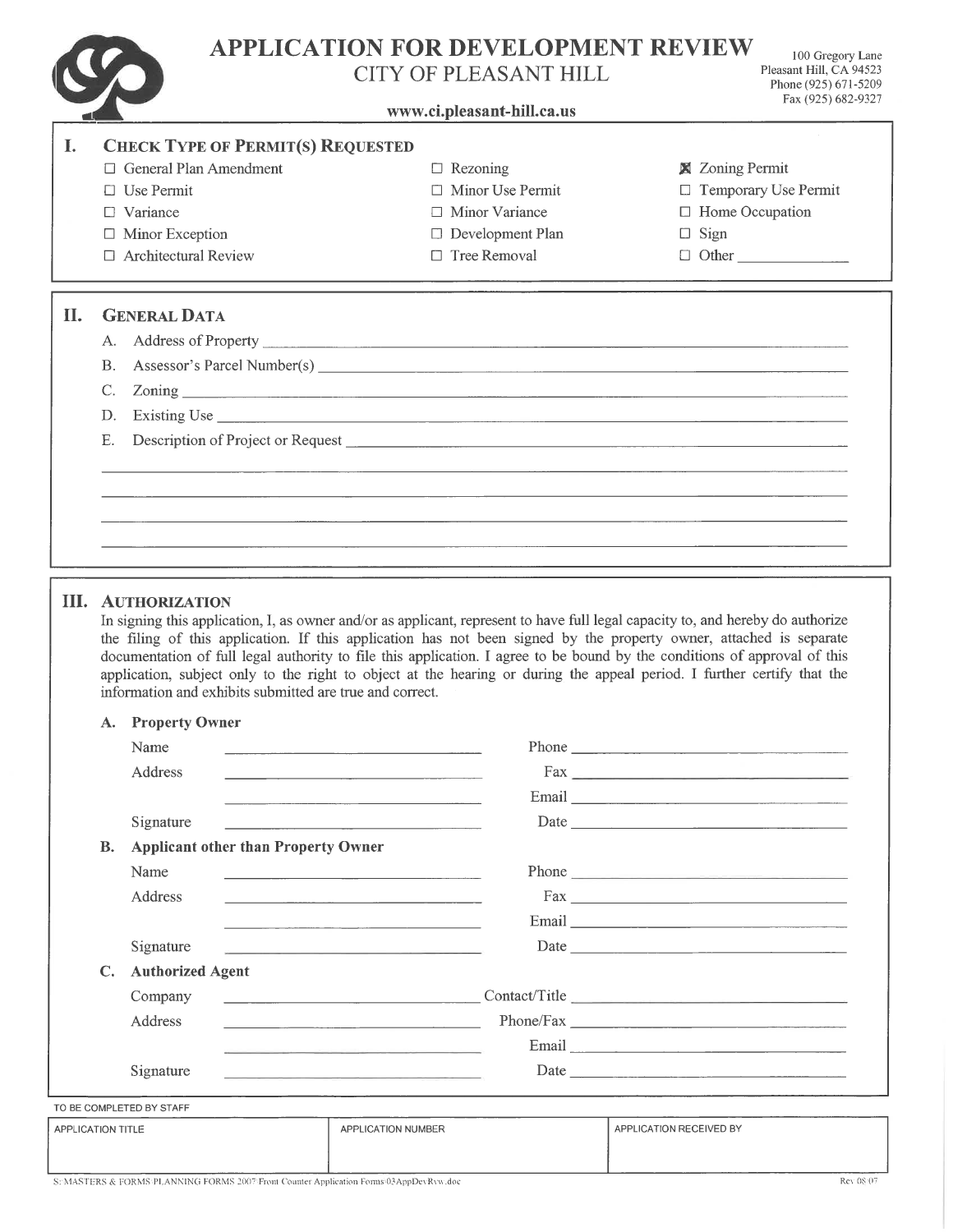## *CITY OF PLEASANT HILL*

(925) 671-5209 FAX (925) 682-9327

100 Gregory Lane Pleasant Hill, CA 94523

### ZONING PERMIT ANALYSIS

Application Submittal

Prior to submitting construction plans for a Building Permit, each property owner or representative must obtain written approval from the Community Development Department that the intended use or structure complies with the requirements of the Zoning Ordinance. In order to make a determination of compliance with the Zoning Ordinance, Community Development Department staff will review the description of your proposal, possibly visit the location in the field, and evaluate the use or structure within the limitations of the particular zoning district in which the site is located.

The following information must be submitted for the Community Development Department staff to complete its analysis of your proposed land use or structure. You may complete this form and submit it at the Community Development Department counter in City Hall, mail or fax it to the address above, *Attention: Community Development Department.* 

#### COMMERCIAL USES

Name of Business:  $\blacksquare$ 

Square Footage of Space to be occupied by Business:

#### Detailed Description of Business:

(include information on the nature of service provided, types of goods sold, et cetera)

Linear Footage of Store Front to be occupied by Business:

Off-street Parking (indicate number of parking spaces allocated for your tenant space): \_

| <b>Hours of Operation:</b> |  | Weekdays |
|----------------------------|--|----------|
|                            |  | Weekends |

Number of Employees (during the maximum work shift): \_

Customer Occupancy (seating capacity and maximum occupancy load): \_